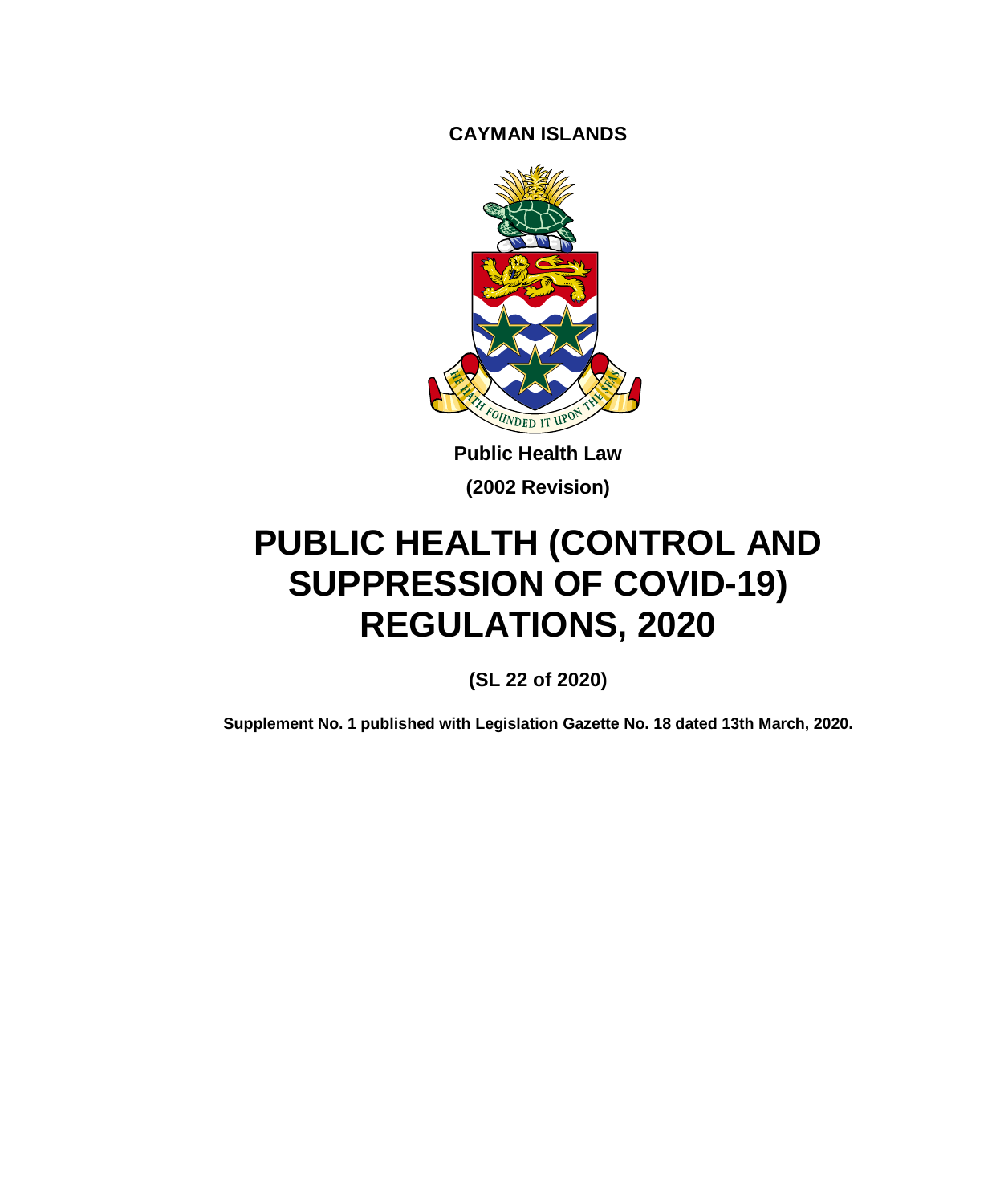# **PUBLISHING DETAILS**

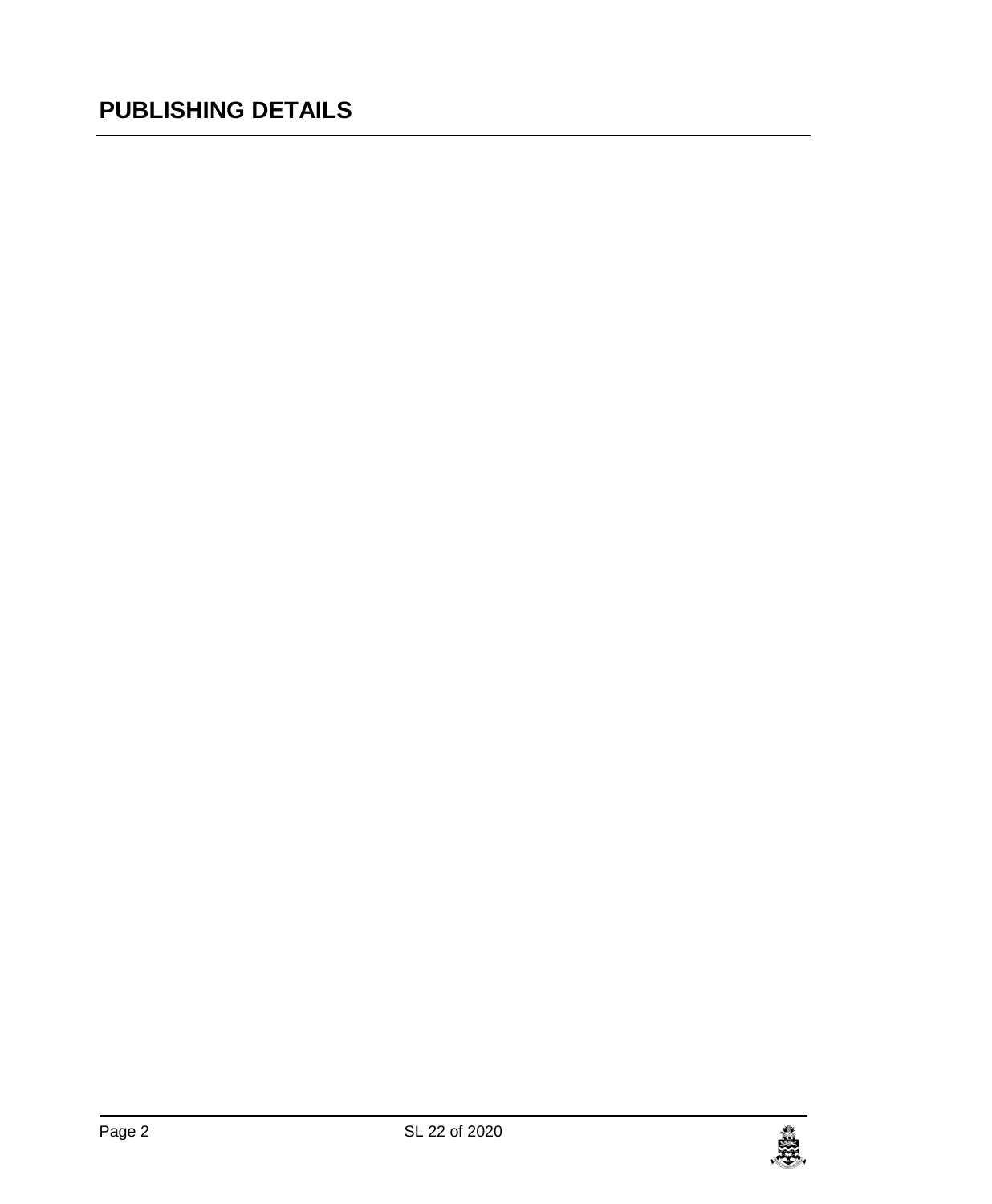## **CAYMAN ISLANDS**



**Public Health Law**

**(2002 Revision)**

# **PUBLIC HEALTH (CONTROL AND SUPPRESSION OF COVID-19) REGULATIONS, 2020**

**(SL 22 of 2020)**

# **Arrangement of Regulations**

| Regulation |                                                                             | Page |
|------------|-----------------------------------------------------------------------------|------|
|            |                                                                             |      |
|            |                                                                             |      |
|            |                                                                             |      |
|            | 4. Prohibition of holding of public meeting, procession or festive ceremony |      |
|            |                                                                             |      |

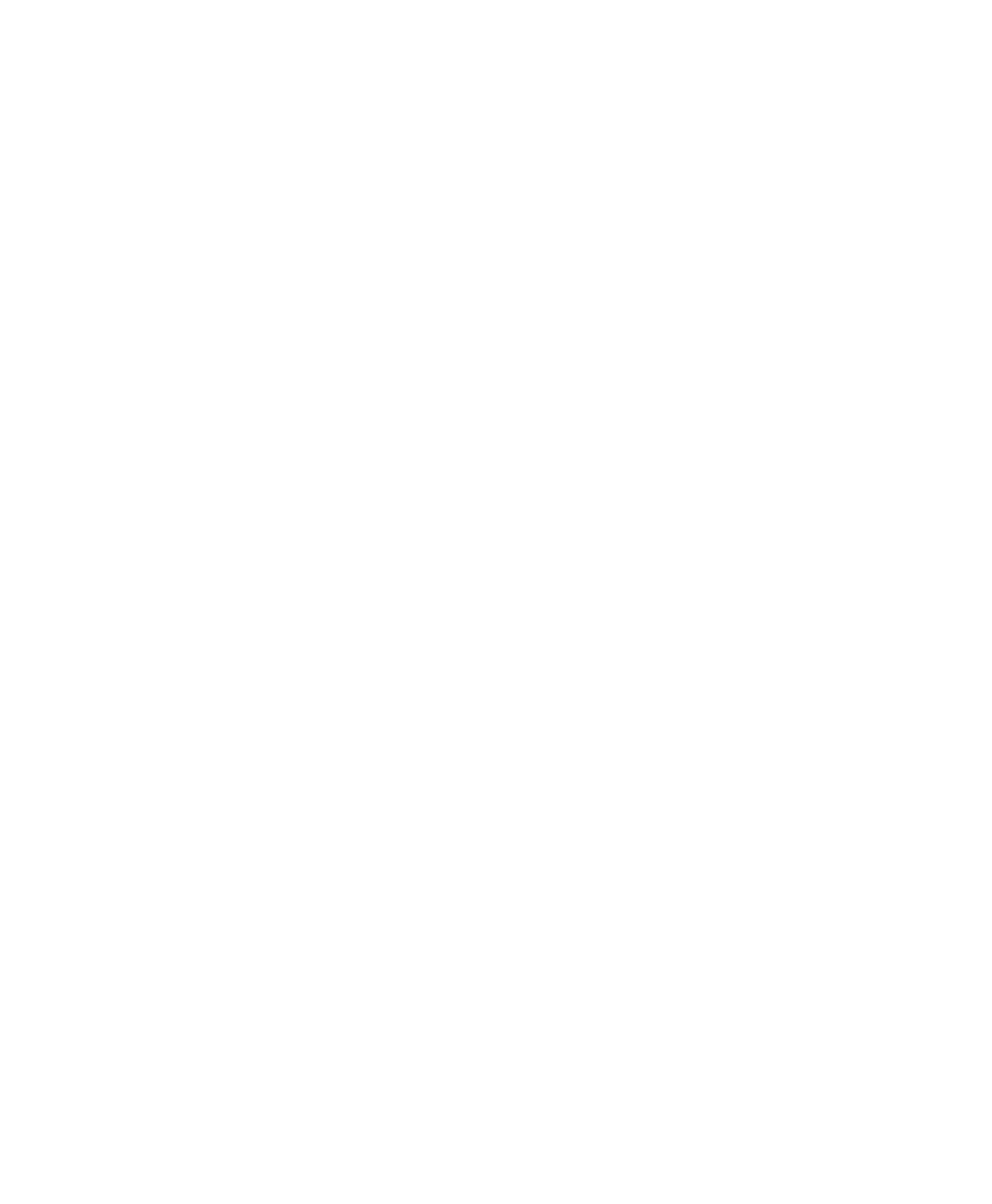## <span id="page-4-0"></span>**CAYMAN ISLANDS**



### **(2002 Revision)**

# **PUBLIC HEALTH (CONTROL AND SUPPRESSION OF COVID-19) REGULATIONS, 2020**

**(SL 22 of 2020)**

In exercise of the powers conferred by section 34 of the Public Health Law (2002 Revision) the Cabinet makes the following Regulations —

#### **1. Citation**

**1**. These Regulations may be cited as the Public Health (Control and Suppression of Covid-19) Regulations, 2020.

## <span id="page-4-1"></span>**2. Definitions**

**2**. In these Regulations —

"**festive ceremony**" means a ceremony to celebrate a locally recognised religious event or a public general holiday and includes an agricultural show;

"**public general holiday**" has the meaning assigned by the *Public Holidays Law (2007 Revision)*;

"**public meeting**" includes a gathering of fifty or more persons in any public place for the purposes of engaging in the following activities —

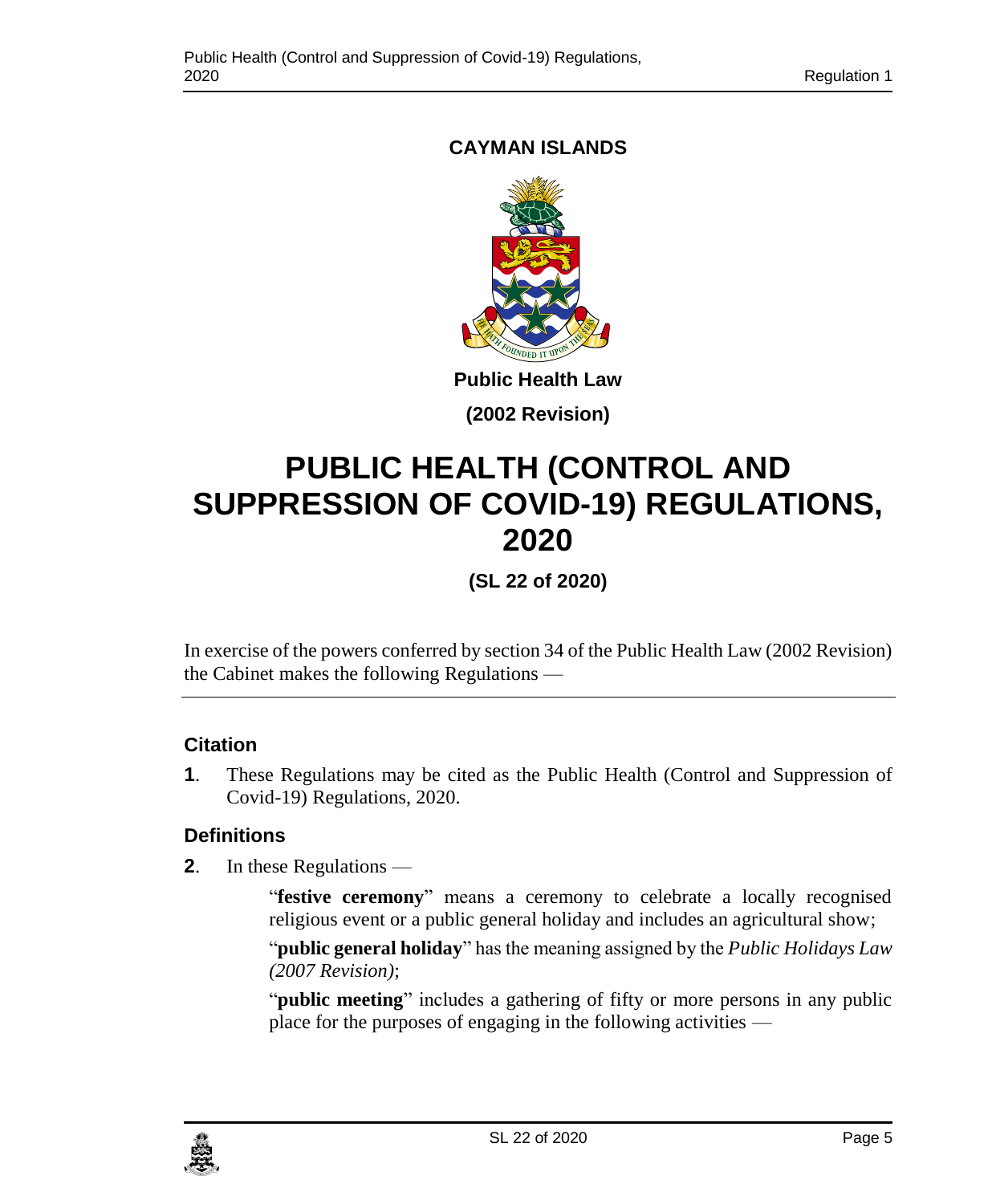- (a) leisure, recreational or spiritual activities including those organised by service clubs, faith-based organisations, community organisations, civic organisations and business organisations;
- (b) sporting events;
- (c) parades and social activities related to such parades, including stage shows and parties;
- (d) concerts;
- (e) conventions;
- (f) conferences;
- (g) graduations;
- (h) fundraisers,

and similar activities; and

"**virus**" means the virus known as Covid-19.

#### <span id="page-5-0"></span>**3. Application of regulations**

- **3**. For the avoidance of doubt, regulation 2 does not extend to any activity in any public place such as the following —
	- (a) health care facilities;
	- (b) supermarkets; and
	- (c) pharmacies.

#### <span id="page-5-1"></span>**4. Prohibition of holding of public meeting, procession or festive ceremony**

- **4**. (1) For the purposes of preventing, controlling and suppressing the spread of the virus, no person shall hold any public meeting, procession or festive ceremony in the Islands commencing on the date these Regulations come into force until further notice or until such date as the Cabinet may by notice specify.
	- (2) A notice under paragraph (1) shall be published in the *Gazette* or such other media as determined by the Cabinet.
	- (3) A person who contravenes paragraph (1) commits an offence and is liable on conviction to a fine of one thousand dollars and to imprisonment for six months.